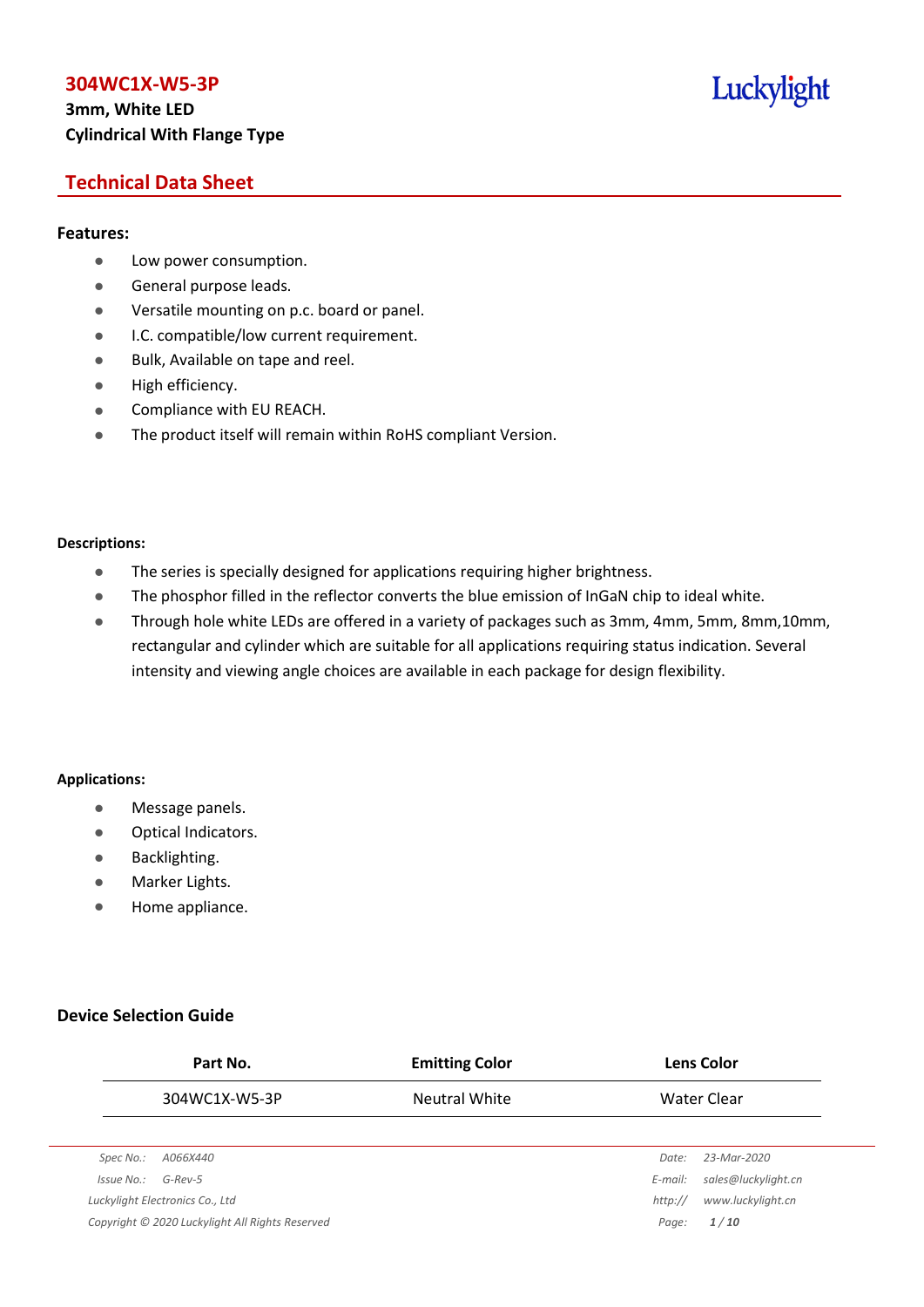**3mm, White LED Cylindrical With Flange Type**

# **Technical Data Sheet**

#### **Package Dimension:**



#### *Notes:*

*1. All dimensions are in millimeters (inches).*

*2. Tolerance is ± 0.25 mm (.010″) unless otherwise noted.*

*3. Protruded resin under flange is 1.00mm (.039″) max.*

| Spec No.:             | A066X440                                        | Date:   | 23-Mar-2020                 |
|-----------------------|-------------------------------------------------|---------|-----------------------------|
| $Is sue No.: G-Rev-5$ |                                                 |         | E-mail: sales@luckylight.cn |
|                       | Luckylight Electronics Co., Ltd                 | http:// | www.luckylight.cn           |
|                       | Copyright © 2020 Luckylight All Rights Reserved |         | Page: $2/10$                |
|                       |                                                 |         |                             |

# Luckylight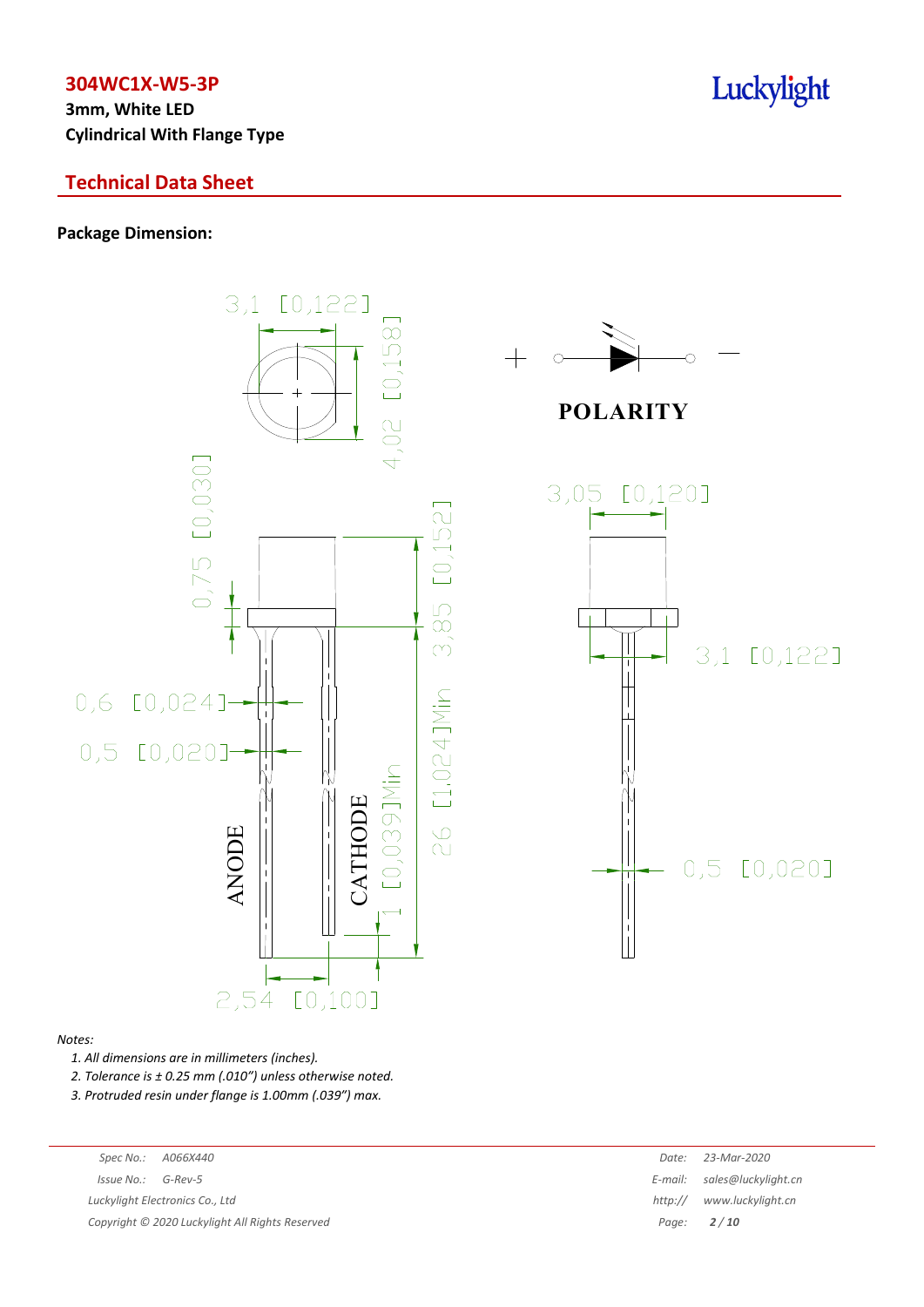# **3mm, White LED Cylindrical With Flange Type**

# Luckylight

# **Technical Data Sheet**

#### **Absolute Maximum Ratings at Ta=25**℃

| <b>Parameters</b>                  | Symbol                       | Max.                                 | Unit |
|------------------------------------|------------------------------|--------------------------------------|------|
| Power Dissipation                  | $P_{d}$                      | 85                                   | mW   |
| Peak Forward Current (a)           | $I_{FP}$                     | 100                                  | mA   |
| DC Forward Current (b)             | ΙF                           | 25                                   | mA   |
| Reverse Voltage <sup>(c)</sup>     | $V_{R}$                      | 5                                    | v    |
| <b>Operating Temperature Range</b> | ${\mathsf T}_{\textsf{opr}}$ | -40 $\mathrm{C}$ to +80 $\mathrm{C}$ |      |
| Storage Temperature Range          | ${\mathsf T}_{\text{stg}}$   | -40 $^{\circ}$ C to +85 $^{\circ}$ C |      |
| <b>Soldering Temperature</b>       | $\mathsf{T}_{\mathsf{std}}$  | 260℃ for 5 Seconds                   |      |

*Notes:*

*a. Derate linearly as shown in derating curve.*

*b. Duty Factor = 10%, Frequency = 1 kHz.*

c. Reverse voltage (VR) condition is applied for IR test only. The device is not designed for reverse operation.

### **Electrical Optical Characteristics at Ta=25**℃

| <b>Parameters</b>              | Symbol          | Min. | Typ. | Max.  | Unit | <b>Test Condition</b> |
|--------------------------------|-----------------|------|------|-------|------|-----------------------|
| Luminous Intensity (a)         | l٧              | 780  | 1300 | $---$ | mcd  | $IF = 20mA$           |
| Viewing Angle (b)              | $2\theta_{1/2}$ |      | 100  |       | deg. | $IF = 20mA$           |
|                                | X               | ---  | 0.33 |       |      | $IF = 20mA$           |
| Chromaticity Coordinates (c)   | y               | ---  | 0.34 |       |      | $IF=20mA$             |
| <b>Color Temperature</b>       | <b>CCT</b>      |      | 5500 | $---$ | К    | $IF = 20mA$           |
| <b>Color Rendering Index</b>   | <b>CRI</b>      |      | 80   |       | Ra   | $IF = 20mA$           |
| Forward Voltage                | VF              | 2.6  | 3.0  | 3.4   | v    | $IF = 20mA$           |
| Reverse Current <sup>(d)</sup> | IR              |      |      | 10    | μA   | $VR=5V$               |

*Notes:*

a. Luminous intensity is measured with a light sensor and filter combination that approximates the CIE eye-response curve. The Iv guarantee *must be included with ±15% testing tolerance.*

*b. 2θ1/2 is the o -axis angle where the luminous intensity is 1⁄2 the peak intensity.*

*c. The chromaticity coordinates (x, y) is derived from the 1931 CIE chromaticity diagram.*

d. Reverse current (IR) condition is applied for VR test only. The device is not designed for reverse operation.

|                        |                                                 | Date:   | 23-Mar-2020                 |
|------------------------|-------------------------------------------------|---------|-----------------------------|
| $Is sue No.:  G-Rev-5$ |                                                 |         | E-mail: sales@luckylight.cn |
|                        | Luckylight Electronics Co., Ltd                 | http:// | www.luckylight.cn           |
|                        | Copyright © 2020 Luckylight All Rights Reserved |         | Page: <b>3/10</b>           |
|                        |                                                 |         |                             |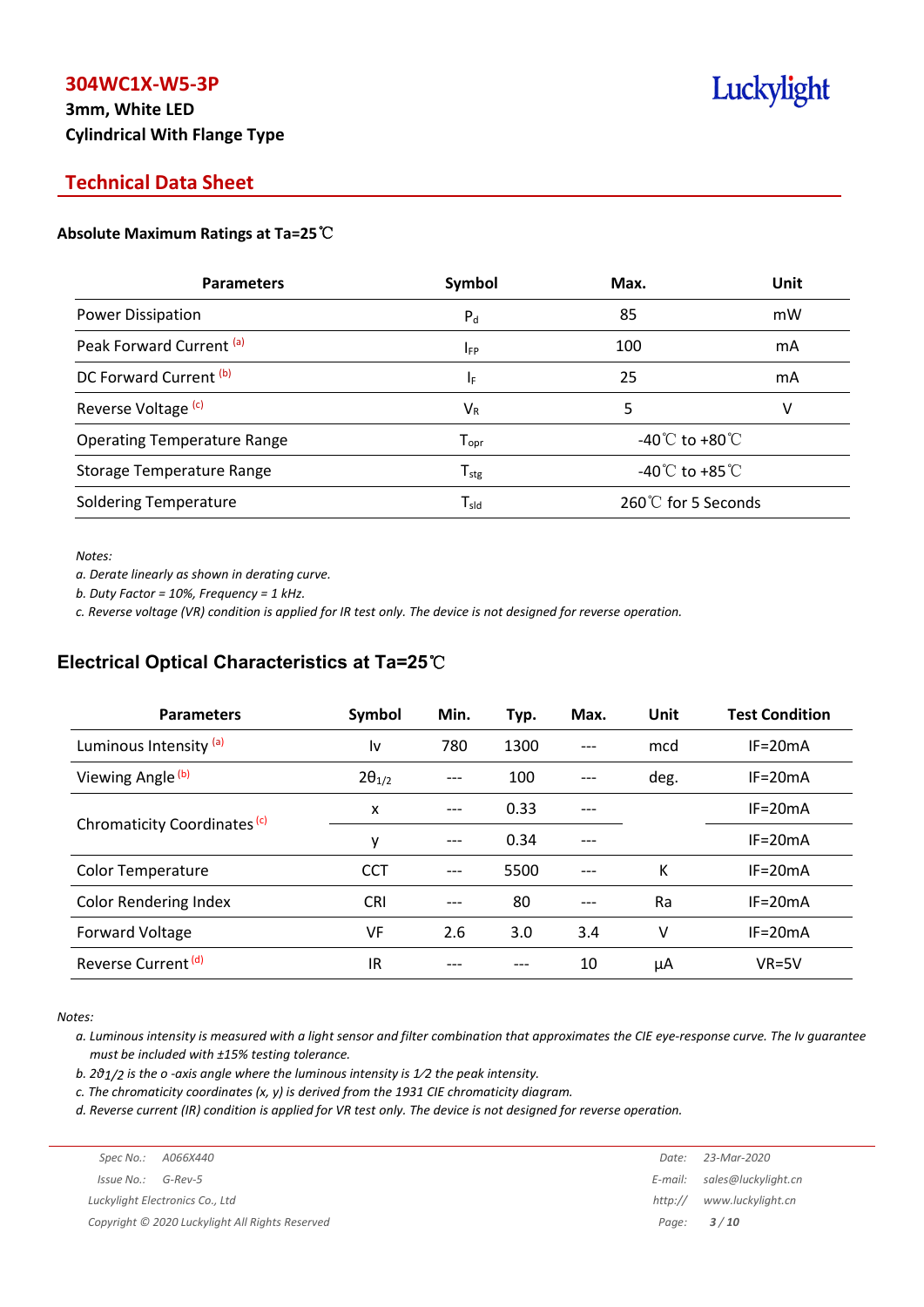# **3mm, White LED Cylindrical With Flange Type**

# Luckylight

# **Technical Data Sheet**

### **Typical Electrical / Optical Characteristics Curves (25**℃ **Ambient Temperature Unless Otherwise Noted)**



*Spec No.: A066X440 Date: 23-Mar-2020 Issue No.: G-Rev-5 E-mail: sales@luckylight.cn Luckylight Electronics Co., Ltd http:// www.luckylight.cn Copyright © 2020 Luckylight All Rights Reserved Page: 4 / 10*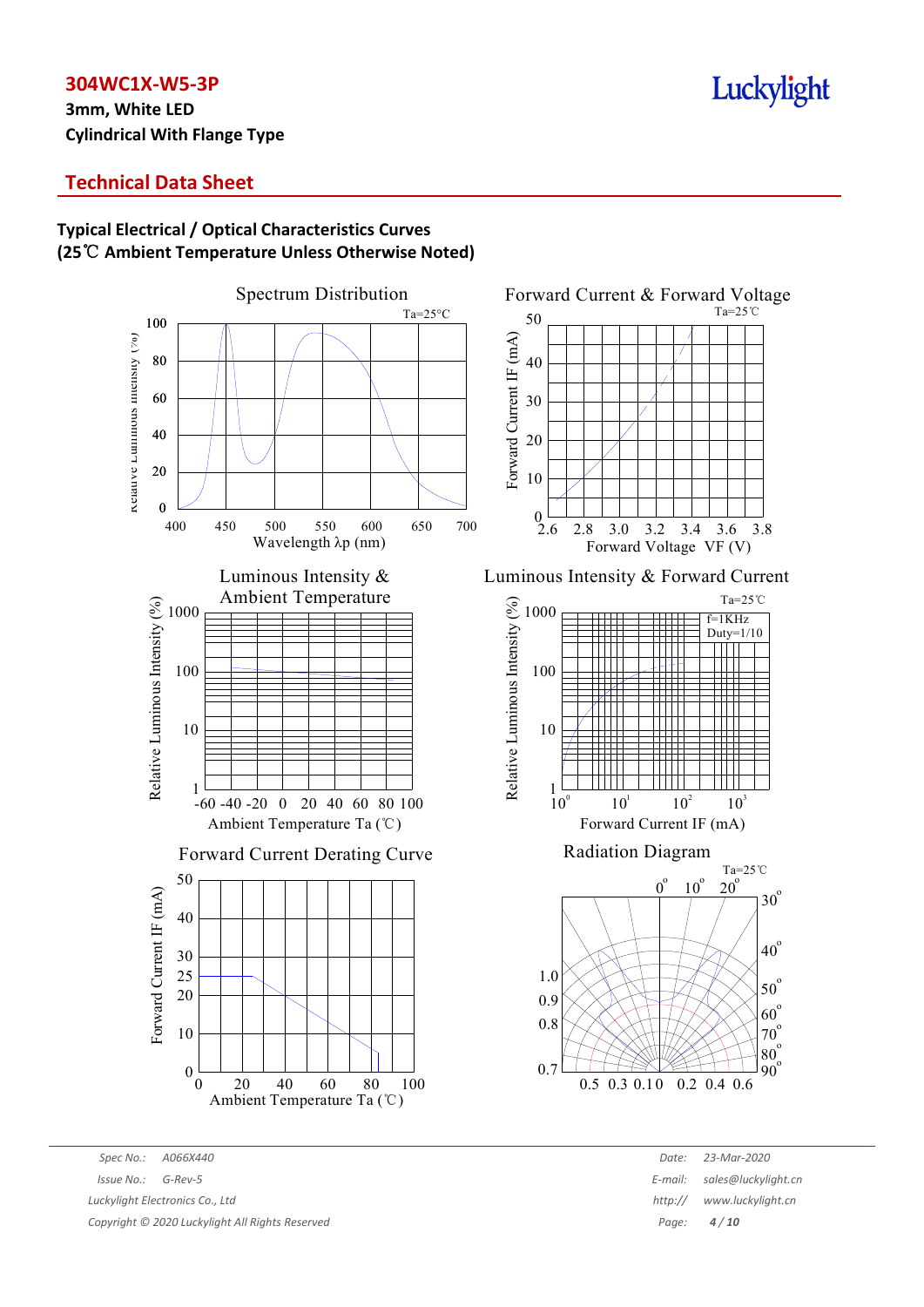# **3mm, White LED Cylindrical With Flange Type**

# **Technical Data Sheet**

#### **CIE Chromaticity Diagram:**



#### **Chromaticity Coordinates Specifications for Bin Rank:**

| <b>Bin Code</b> | Left x | Left y | Top x | Тор у | <b>Right x</b> | <b>Right y</b> | <b>Bottom</b> x | Bottom y |
|-----------------|--------|--------|-------|-------|----------------|----------------|-----------------|----------|
| $F2-1$          | 0.323  | 0.340  | 0.330 | 0.347 | 0.330          | 0.337          | 0.323           | 0.330    |
| $F3-1$          | 0.323  | 0.330  | 0.330 | 0.337 | 0.330          | 0.327          | 0.323           | 0.321    |
| $F2-2$          | 0.330  | 0.347  | 0.337 | 0.354 | 0.337          | 0.343          | 0.330           | 0.337    |
| $F3-2$          | 0.330  | 0.337  | 0.337 | 0.343 | 0.337          | 0.333          | 0.330           | 0.327    |
| $F2-3$          | 0.337  | 0.354  | 0.346 | 0.362 | 0.345          | 0.351          | 0.337           | 0.343    |
| $F3-3$          | 0.337  | 0.343  | 0.345 | 0.351 | 0.344          | 0.340          | 0.337           | 0.333    |

*Note: Color Coordinates Measurement allowance is ±0.01.*

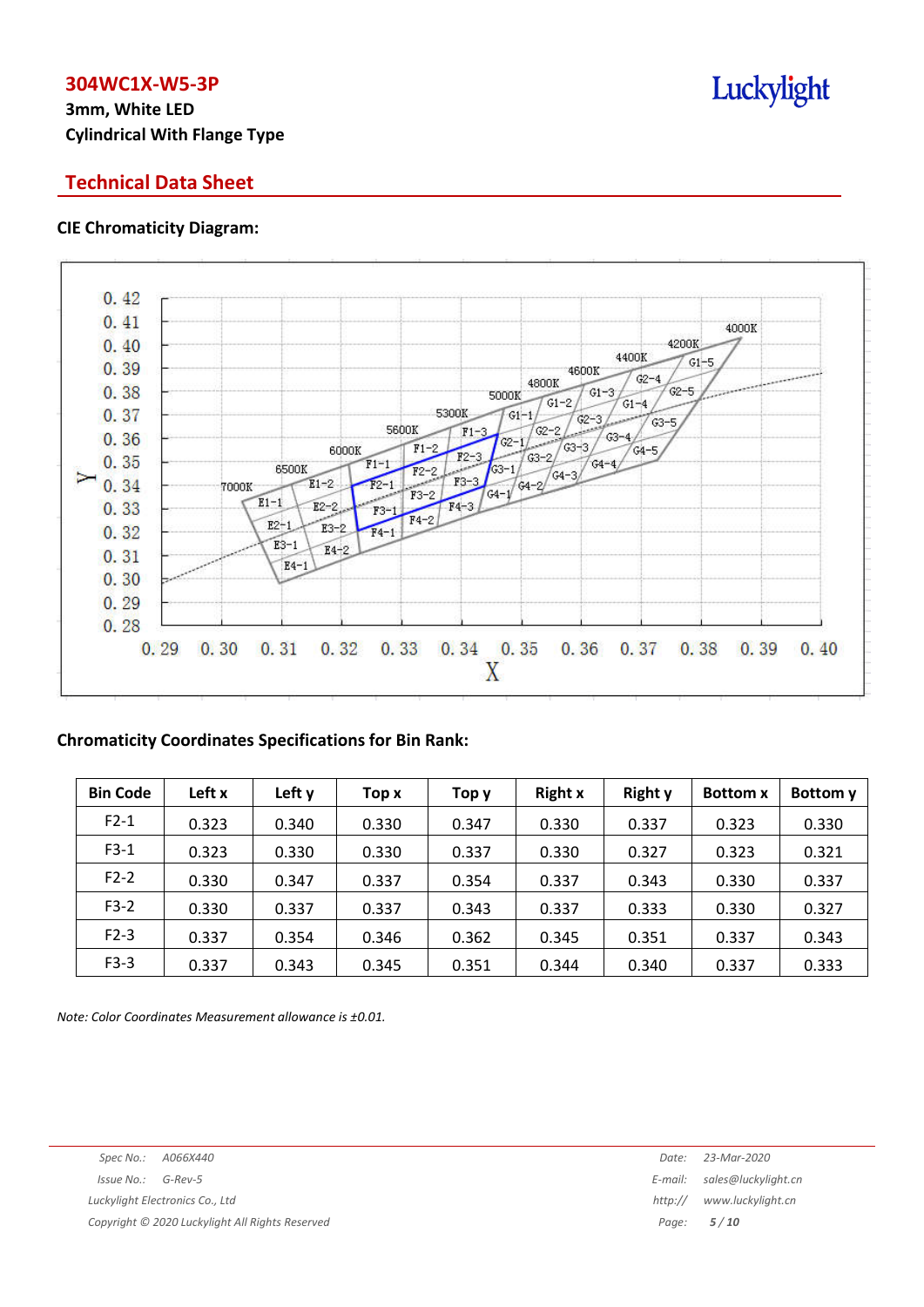# **3mm, White LED Cylindrical With Flange Type**

# Luckylight

# **Technical Data Sheet**

#### **Bin Table Specification**

#### **Luminous Intensity Iv (mcd) IF@20mA**

| <b>Bin Code</b> | Min  | Max. |
|-----------------|------|------|
| 17              | 780  | 1000 |
| 18              | 1000 | 1300 |
| 19              | 1300 | 1700 |
|                 | 1700 | 2200 |

*Note: Tolerance of each bin limit is ±15%.*

#### **Forward Voltage VF (V) IF@20mA**

| <b>Bin Code</b> | Min | Max. |
|-----------------|-----|------|
|                 | 2.6 | 2.8  |
|                 | 2.8 |      |
|                 | 3.0 |      |
|                 |     |      |

*Note: Forward Voltage Measurement allowance is ±0.2V.*

#### **Chromaticity Coordinates, CC (x, y), IF@20mA**

| <b>Bin Code</b> | Chromaticity Coordinates, IF@20mA |       |       |       |       |  |
|-----------------|-----------------------------------|-------|-------|-------|-------|--|
| $F2-1$          | x                                 | 0.323 | 0.330 | 0.330 | 0.232 |  |
|                 |                                   | 0.340 | 0.347 | 0.337 | 0.330 |  |
|                 | x                                 | 0.323 | 0.330 | 0.330 | 0.323 |  |
| $F3-1$          | ٧                                 | 0.330 | 0.337 | 0.327 | 0.321 |  |
| $F2-2$          | X                                 | 0.330 | 0.337 | 0.337 | 0.330 |  |
|                 | у                                 | 0.347 | 0.354 | 0.343 | 0.337 |  |
| $F3-2$          | x                                 | 0.330 | 0.337 | 0.337 | 0.330 |  |
|                 | ۷                                 | 0.337 | 0.343 | 0.333 | 0.327 |  |
| $F2-3$          | x                                 | 0.337 | 0.346 | 0.345 | 0.337 |  |
|                 |                                   | 0.354 | 0.362 | 0.351 | 0.343 |  |
| $F3-3$          | x                                 | 0.337 | 0.345 | 0.344 | 0.337 |  |
|                 | у                                 | 0.343 | 0.351 | 0.340 | 0.333 |  |

*Note: Color Coordinates Measurement allowance is ±0.01.*

*Spec No.: A066X440 Date: 23-Mar-2020*

*Copyright © 2020 Luckylight All Rights Reserved Page: 6 / 10*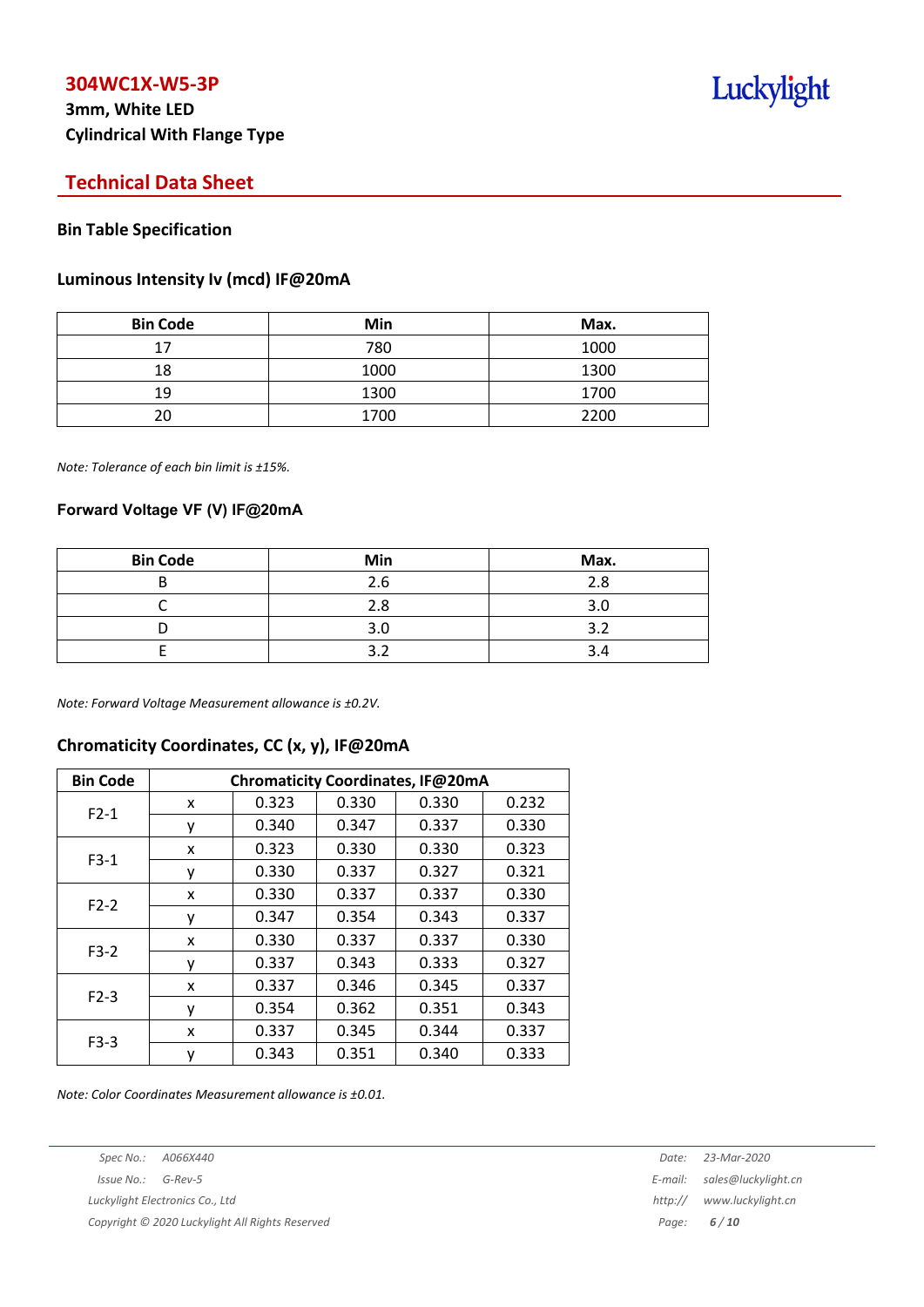**3mm, White LED Cylindrical With Flange Type**

# **Technical Data Sheet**

### **Packing & Label Specifications:**



Luckylight

Packing Quantity:

- a. 500 PCS/bag.
- b.10000 PCS/Inner Box.
- c. 6 Inner Boxes/Outside Box.

| Spec No.:<br>A066X440                           | Date:   | 23-Mar-2020                 |
|-------------------------------------------------|---------|-----------------------------|
| Issue No.:<br>G-Rev-5                           |         | E-mail: sales@luckylight.cn |
| Luckylight Electronics Co., Ltd                 | http:// | www.luckylight.cn           |
| Copyright © 2020 Luckylight All Rights Reserved |         | Page: $7/10$                |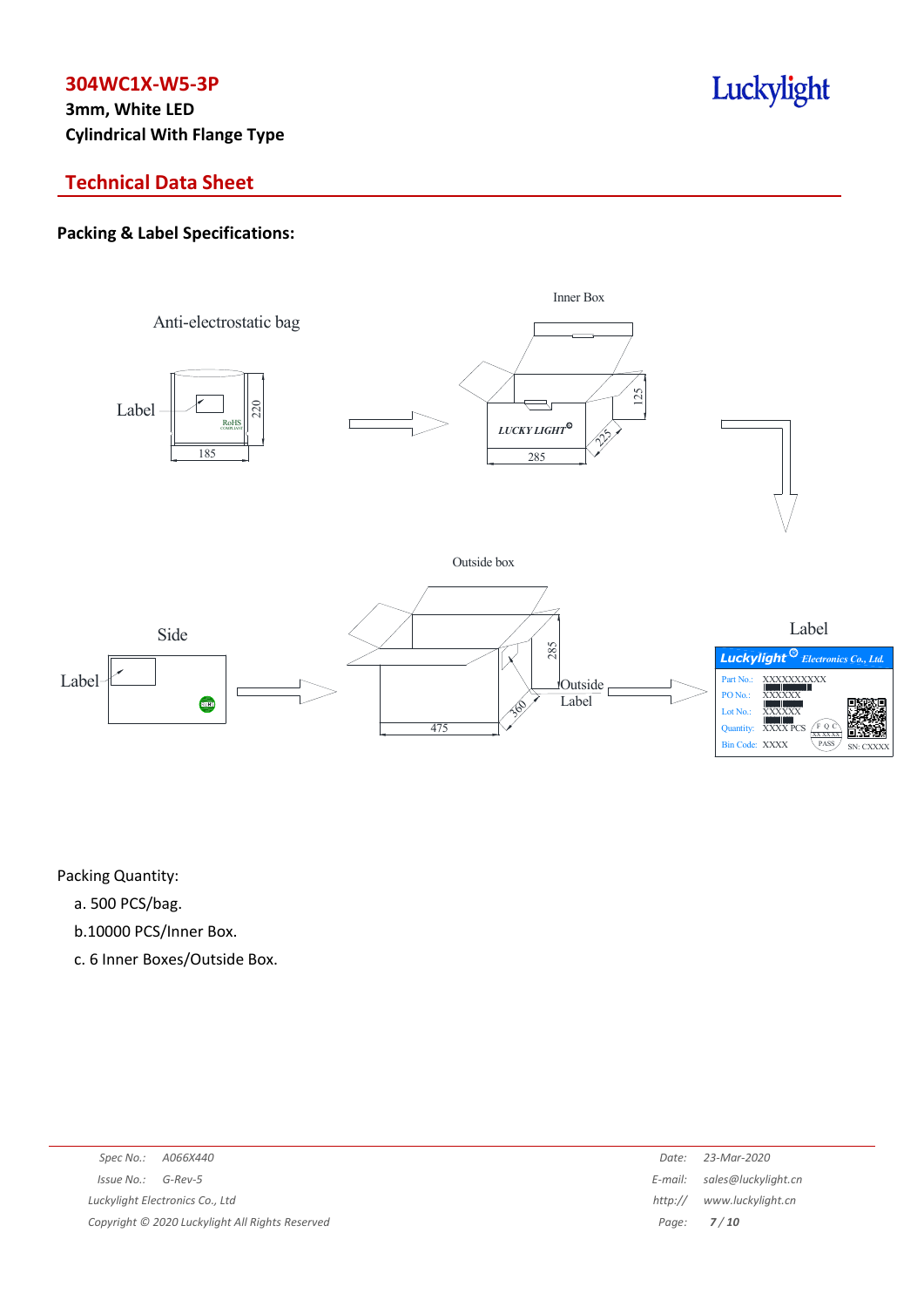# **3mm, White LED Cylindrical With Flange Type**

# **Technical Data Sheet**

#### **CAUTIONS**

#### 1. **Over-current-proof**

Customer must apply resistors for protection, otherwise slight voltage shift will cause big current change (Burn out will happen).

#### 2. **Storage**

- 2.1 The LEDs should be stored at 30°C or less and 70%RH or less after being shipped from Luckylight and the storage life limits are 3 months. If the LEDs are stored for 3 months or more, they can be stored for a year in a sealed container with a nitrogen atmosphere and moisture absorbent material.
- 2.2 Please avoid rapid transitions in ambient temperature, especially, in high humidity environments where condensation can occur.

#### 3. **Cleaning**

Use alcohol-based cleaning solvents such as isopropyl alcohol to clean the LEDs if necessary.

#### 4. **Lead Forming & Assembly**

During lead forming, the leads should be bent at a point at least 1.6mm from the base of LED lens. Do not use the base of the lead frame as a fulcrum during forming. Lead forming must be done before soldering, at normal temperature. During assembly on PCB, use minimum clinch force possible to avoid excessive mechanical stress.

#### 5. **Soldering**

When soldering, for Lamp without stopper type and must be leave a minimum of 3mm clearance from the base of the lens to the soldering point. Do not apply any external stress to the lead frame during soldering while the LED is at high temperature.

#### Recommended soldering conditions:

| <b>Soldering Iron</b> |                          |                               | <b>Wave Soldering</b>                |
|-----------------------|--------------------------|-------------------------------|--------------------------------------|
| Temperature           | 300℃ Max.<br>3 sec. Max. | Pre-heat<br>Pre-heat Time     | $100^{\circ}$ C Max.<br>60 sec. Max. |
| Soldering Time        | (one time only)          | Solder Wave<br>Soldering Time | $260^{\circ}$ C Max.<br>5 sec. Max.  |

*Note:*

a. Excessive soldering temperature and / or time might result in deformation of the LED lens or catastrophic failure of the LED.

Luckylight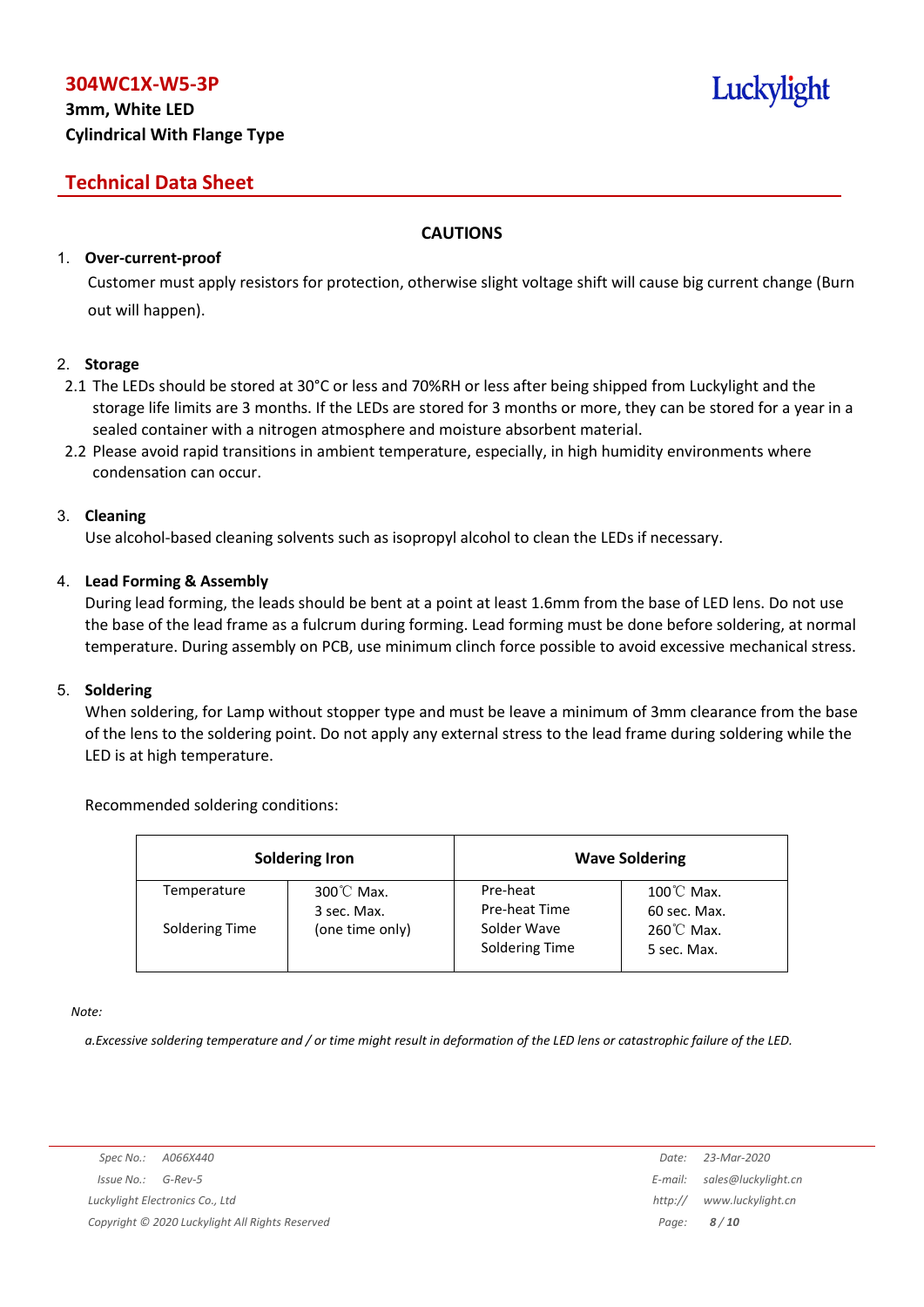# **3mm, White LED Cylindrical With Flange Type**

### **Technical Data Sheet**

Recommended Wave Soldering Profiles



#### *Notes:*

a. Recommend pre-heat temperature of 105° C or less (as measured with a thermocouple attached to the LED pins) prior to immersion in the *solder wave with a maximum solder bath temperature of 260° C.*

*b.Peak wave soldering temperature between 245° C ~ 255°C for 3 sec (5 sec max).*

*c.Do not apply stress to the epoxy resin while the temperature is above 85°C.*

*d.Fixtures should not incur stress on the component when mounting and during soldering process.*

*e.SAC 305 solder alloy is recommended.*

*f.No more than one wave soldering pass.*

#### 6. **Drive Method**

An LED is a current-operated device. In order to ensure intensity uniformity on multiple LEDs connected in parallel in an application, it is recommended that a current limiting resistor be incorporated in the drive circuit, in series with each LED as shown in Circuit A below.

**Circuit model A** 

**Circuit model B** 





(A) Recommended circuit

(B) The brightness of each LED might appear different due to the differences in the I-V characteristics of those LEDs.

| Spec No.:<br>A066X440                           | Date:   | 23-Mar-2020                 |
|-------------------------------------------------|---------|-----------------------------|
| Issue No.:<br>G-Rev-5                           |         | E-mail: sales@luckylight.cn |
| Luckylight Electronics Co., Ltd                 | http:// | www.luckylight.cn           |
| Copyright © 2020 Luckylight All Rights Reserved |         | Page: $9/10$                |

| Date:   | 23-Mar-2020         |
|---------|---------------------|
| E-mail: | sales@luckylight.cn |
| http:// | www.luckylight.cn   |
| Page:   | 9/10                |